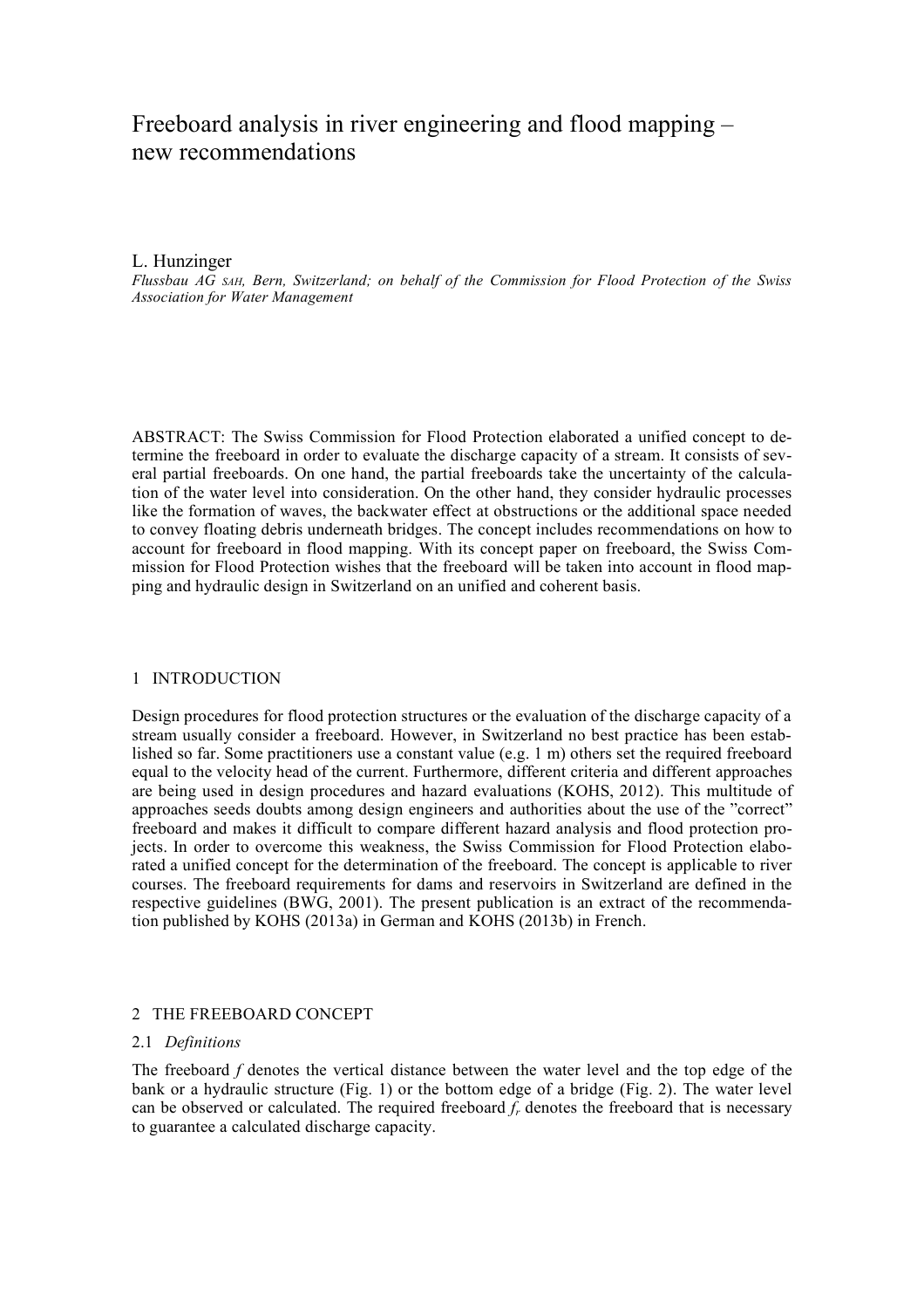

Figure 1. The freeboard *f* denotes the vertical distance between the water level and the top edge of the bank.



Figure 2. The freeboard *f* denotes the vertical clearance between the water level and the mean bottom edge of a bridge.

# 2.2 *Uncertainty, wave formation and back water effects*

On one hand, the required freeboard is understood as a parameter that describes the uncertainty in the calculation of the water level for a given cross section geometry. On the other hand it considers wave formation or local backwater effects that are not necessarily included in hydraulic calculations. The required freeboard is therefore conceived as a *hydraulic* parameter. It should not be used to cover uncertainties in hydrologic peak flood estimation nor to justify an elevated flood protection objective for high damage potentials.

The required freeboard covers uncertainties in the calculation of the water level that have their origin in the uncertainties of

- the measured cross section geometry,
- the calculated bed level during peak discharges,
- the determination of the channel roughness and
- the determination of the effective channel geometry in presence of growing vegetation.

The above-mentioned uncertainties must be displayed as a result of the hydraulic calculations. They should not be replaced by applying conservative values for channel roughness or the channel geometry.

The required freeboard is used to cover the following processes and it ensures that the discharge capacity is not exceeded despite of these phenomena:

- Waves that are formed by the current (namely at flow conditions near to critical flow).
- Drift wood and drift ice.
- Back water effects at local obstacles (e.g. trees or overhanging corners of walls).

Sediment deposits at the channel bottom during floods, the banking of the water level in bends or the accumulation of drift wood and drift ice at bridge piers and abutments raise the water level. These effects must be considered when calculating the water level. They may not be regarded as effects covered by the freeboard.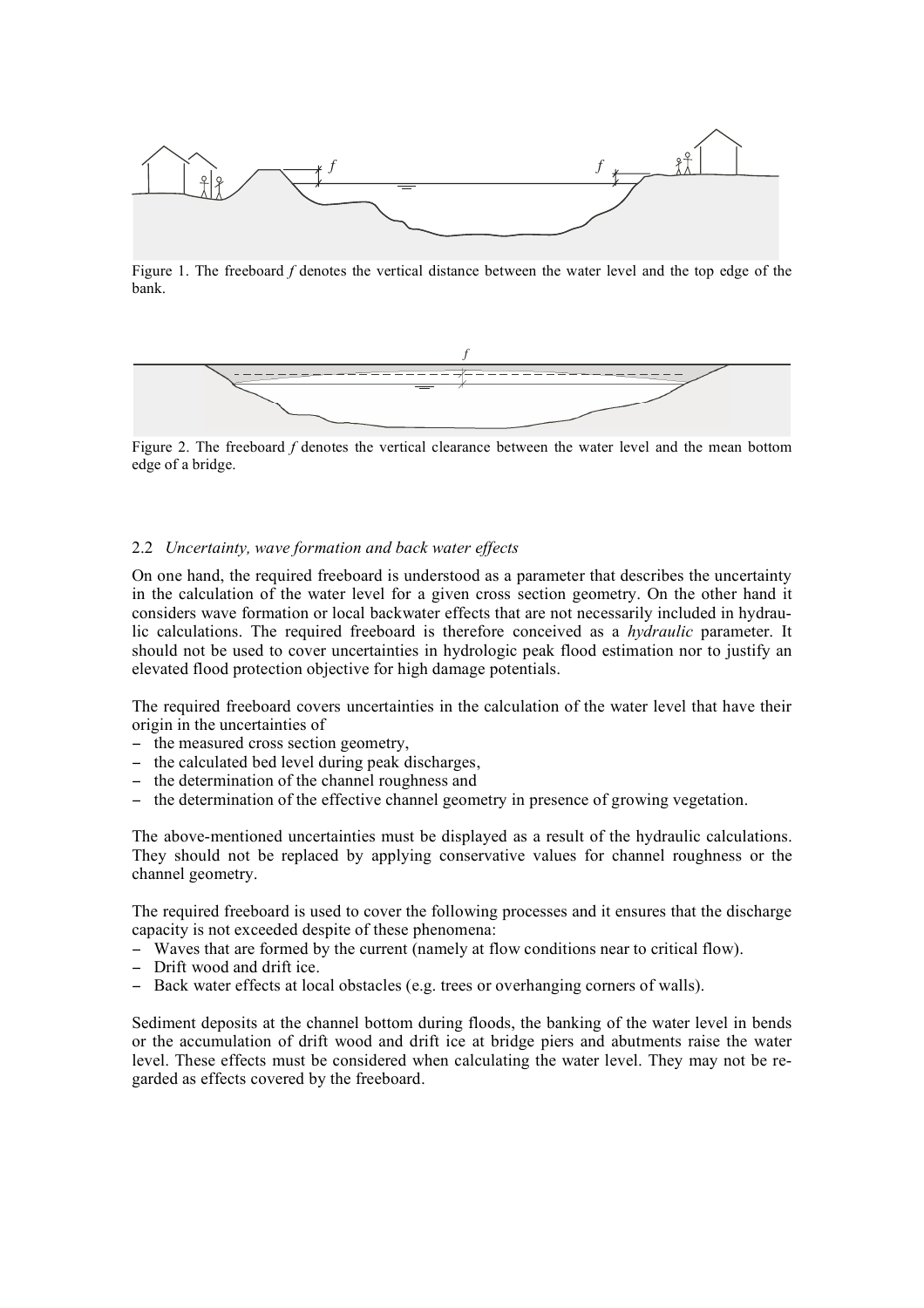### 2.3 *Load, impact and capacity*

In a given river course, the discharge  $Q$  and the supply of bed load  $S_b$ , drift wood and other floating debris  $F_d$  may be considered as loads (Fig. 3). As impact parameters the water level  $z_w$ , the flow velocity *U* and a parameter *d* above the water level can be defined. The latter describes the space occupied by floating debris. The water level is a result of the (changing) bed level  $z<sub>b</sub>$ and the flow depth *h.* The cross section area *A*, the channel slope *S*, its roughness *k* and the freeboard *f* determine the capacity of the cross section to convey the load parameters.



Figure 3. The system of load, impact and capacity sets the framework of the freeboard concept.

# 3 CALCULATION OF THE REQUIRED FREEBOARD

#### 3.1 *Partial freeboards*

The required freeboard consists of three partial freeboards that are added geometrically. Each of the partial freeboards takes into account one of the above-mentioned impacts parameters.

$$
f_{min} \le f_r = \sqrt{f_w^2 + f_U^2 + f_d^2} \le f_{max}
$$
 (1)

where  $f_{min}$  = minimal required freeboard,  $f_{max}$  = maximum required freeboard,  $f_w$  = required freeboard due to uncertainties in the calculation of the water level,  $f_U$  = required freeboard due to wave formation and back water effects caused by local obstacles and  $f_d$  = required freeboard due to additional space needed to convey drifting debris underneath bridges.

# 3.2 *Freeboard due to uncertainties in the calculation of the water level*

The partial freeboard  $f_w$  is set equal to the uncertainty of the water level calculation  $\sigma_w$ 

$$
f_w = \sigma_w = \sqrt{\sigma_{wb}^2 + \sigma_{wh}^2}
$$
 (2)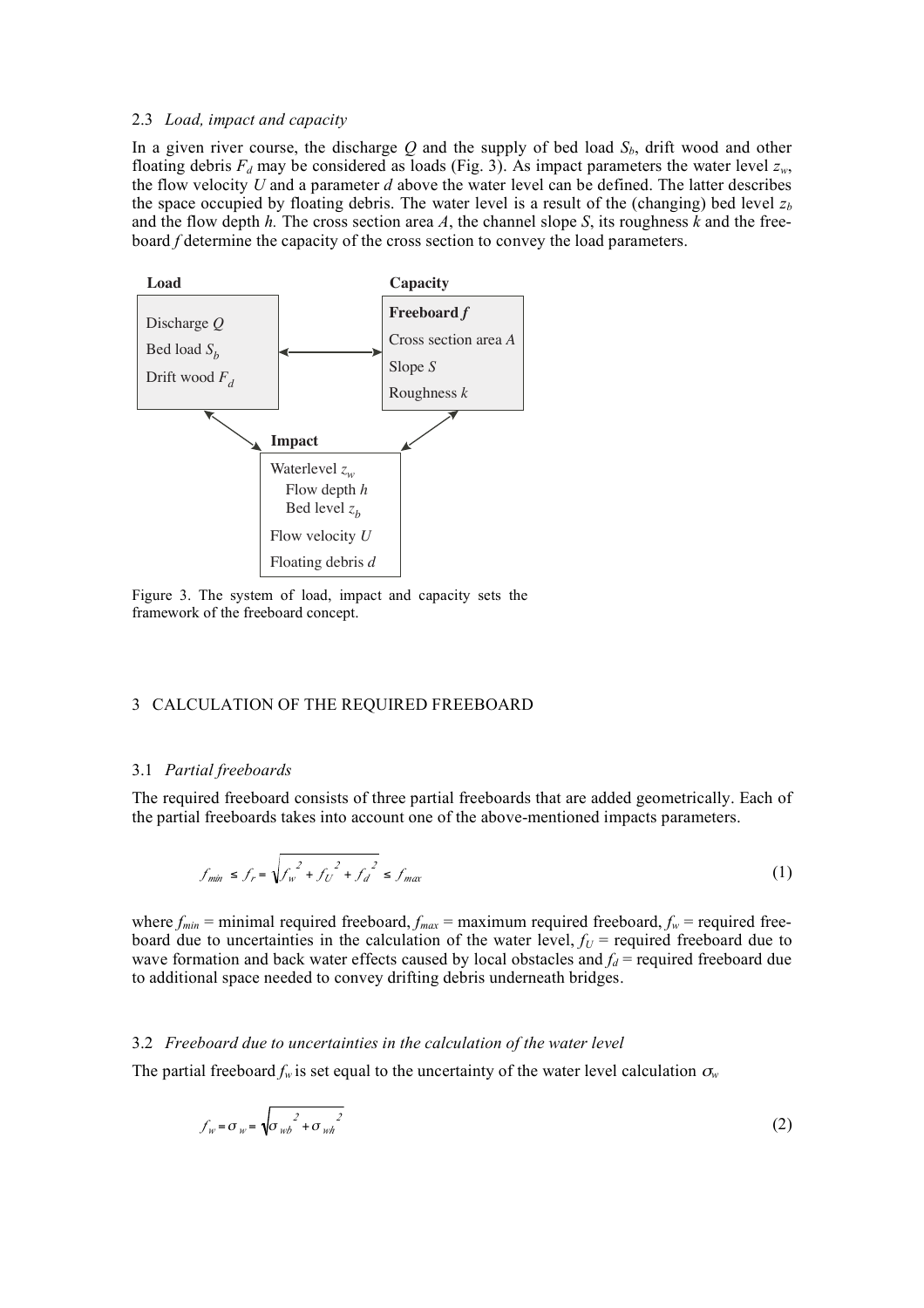This uncertainty has two reasons (Fig. 4): first, the estimated bed level  $z<sub>b</sub>$  during peak discharges may have an error and this error affects the water level calculation  $(\sigma_{wb})$ , second, the calculation of the flow depth *h* above the bed level may be imprecise because the cross section geometry may not represent the channel geometry properly or the roughness coefficients may be badly estimated  $(\sigma_{wh})$ . Both errors are added geometrically.



Figure 4. Uncertainty in water level calculation. The flow depth *h* is calculated on an estimated bed level  $z<sub>b</sub>$ , that varies with discharge and time. Both the estimation of the bed level and the flow depth calculation have errors.

In Figure 4  $\sigma_{wb}$  marks the error of the bed level estimation. It is set equal to its contribution to the water level calculation. The value of  $\sigma_{wb}$  must be estimated case by case. Values between 0.1 m in large low land rivers and 1.0 m in torrents are typical.

In order to determine the uncertainties  $\sigma_{wh}$ , flow depth was calculated in 18 rivers in Switzerland using the Manning-Strickler-formula and assuming errors of the input parameters as follows: channel width  $\pm 10\%$  (max.  $\pm 1$  m); measured bed level  $\pm 0.1$  m, roughness coefficient  $\pm 10$  %, longitudinal slope  $\pm 10$  %, bank slope  $\pm 3^{\circ}$ . The errors of the independent input parameters were propagated to the dependent variable flow depth. In total 52 flow depths at different discharges were calculated. In Figure 5 a strong dependency of the uncertainty from the flow depth itself can be observed. The error  $\sigma_{wh}$  of the water level calculation caused by uncertainties of the flow depth calculation can therefore be estimated using the following equation:

$$
\sigma_{wh} = 0.06 + 0.06 \ h \tag{3}
$$

Given certain circumstances it might be worth calculating  $\sigma_{wh}$  case by case using an estimation of the errors of the input parameters instead of applying equation 3.



Figure 5. Error  $\sigma_{wh}$  of the flow depth calculation depending on the flow depth *h*.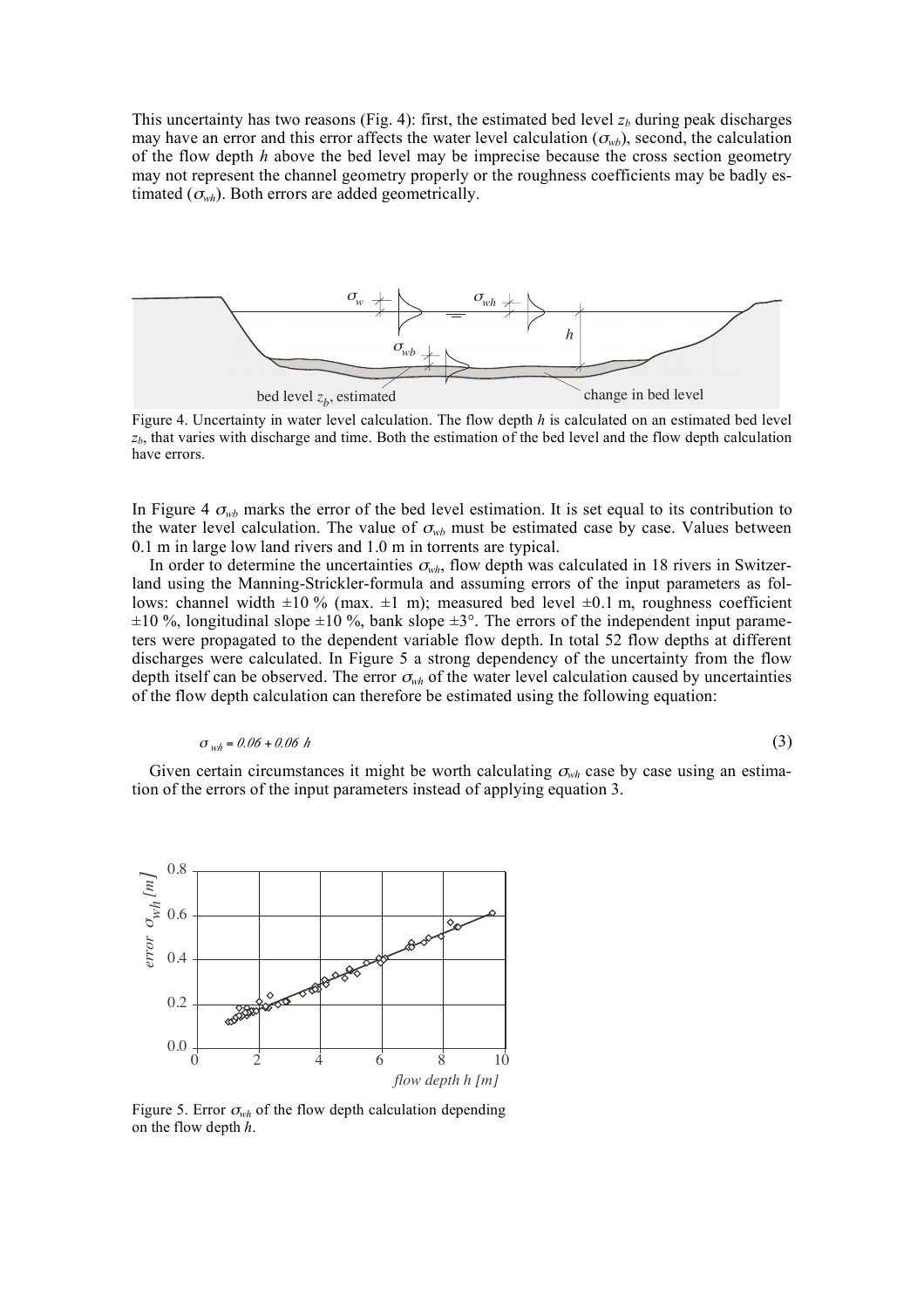### 3.3 *Freeboard due to wave formation and backwater effects*

Obstacles in the cross section (e.g. bridge piers, abutments, overhanging corners of walls) have a local backwater effect. The water level may rise to the level of the energy line. It is therefore in maximum  $U^2/2g$  above the water level.

At flow conditions close to critical, waves appear where flow velocity is at maximum. That is in straight channels in the middle of the cross section. The wave crest lies at most to the extent of  $U^2/2g$  above the mean water level.

The partial freeboard due to wave formation and backwater effects is therefore given by

$$
f_U = \frac{U^2}{2g} \tag{4}
$$

where  $U =$  flow velocity and  $g =$  acceleration due to gravity.

# 3.4 *Freeboard due to additional space needed underneath bridges*

Flow underneath a bridge needs additional space to convey floating debris (drift wood, drift ice etc.) without clogging. In order to determine the partial freeboard  $f<sub>d</sub>$  for wooden debris a system of classes is proposed.  $f_d$  has a value between 0.3 m and 1.0 m and depends on the characteristics of the drift wood and on the construction type of the bridge (Tab. 1). In rivers with other floating debris than wood (e.g. drift ice),  $f_d$  must be defined accordingly.

#### Table 1. Partial freeboard  $f_d$  for wooden debris.

|                                     | $f_d$ at bridges with a<br>smooth bottom view | $f_d$ at bridges with a<br>rough bottom view |
|-------------------------------------|-----------------------------------------------|----------------------------------------------|
|                                     | m                                             | m                                            |
| Small wooden debris (branches only) | 0.3                                           | 0.5                                          |
| Tree trunks, drifting individually  | 0.5                                           | 1.0                                          |
| <b>Rootstocks</b>                   | 1.0                                           | 1.0                                          |
| Tree trunks, drifting as a carpet   | 1.0                                           | 1.0                                          |

# 3.5 *Selection of partial freeboards*

The calculation of the required freeboard can be adapted to the river reach of interest by selecting the relevant partial freeboards  $f_w$ ,  $f_U$  and  $f_d$ . According to the given situation one or two of the partial freeboards can be set to zero. The criteria given in Table 2 should be applied.

Table 2. Criteria to apply the partial freeboards.

| Partial freeboard | Criteria                                                                                                                                                                                                                                                      |
|-------------------|---------------------------------------------------------------------------------------------------------------------------------------------------------------------------------------------------------------------------------------------------------------|
| $f_w$             | In all river reaches                                                                                                                                                                                                                                          |
| $f_U$             | At bridge cross sections;<br>In reaches with flood protection dikes or walls that may collapse as they are over-<br>topped;<br>In reaches where slopping the banks results in a considerable water outlet;<br>On alluvial fans:<br>In paved torrent trenches. |
| $f_d$             | At bridge cross sections where floating debris are relevant.                                                                                                                                                                                                  |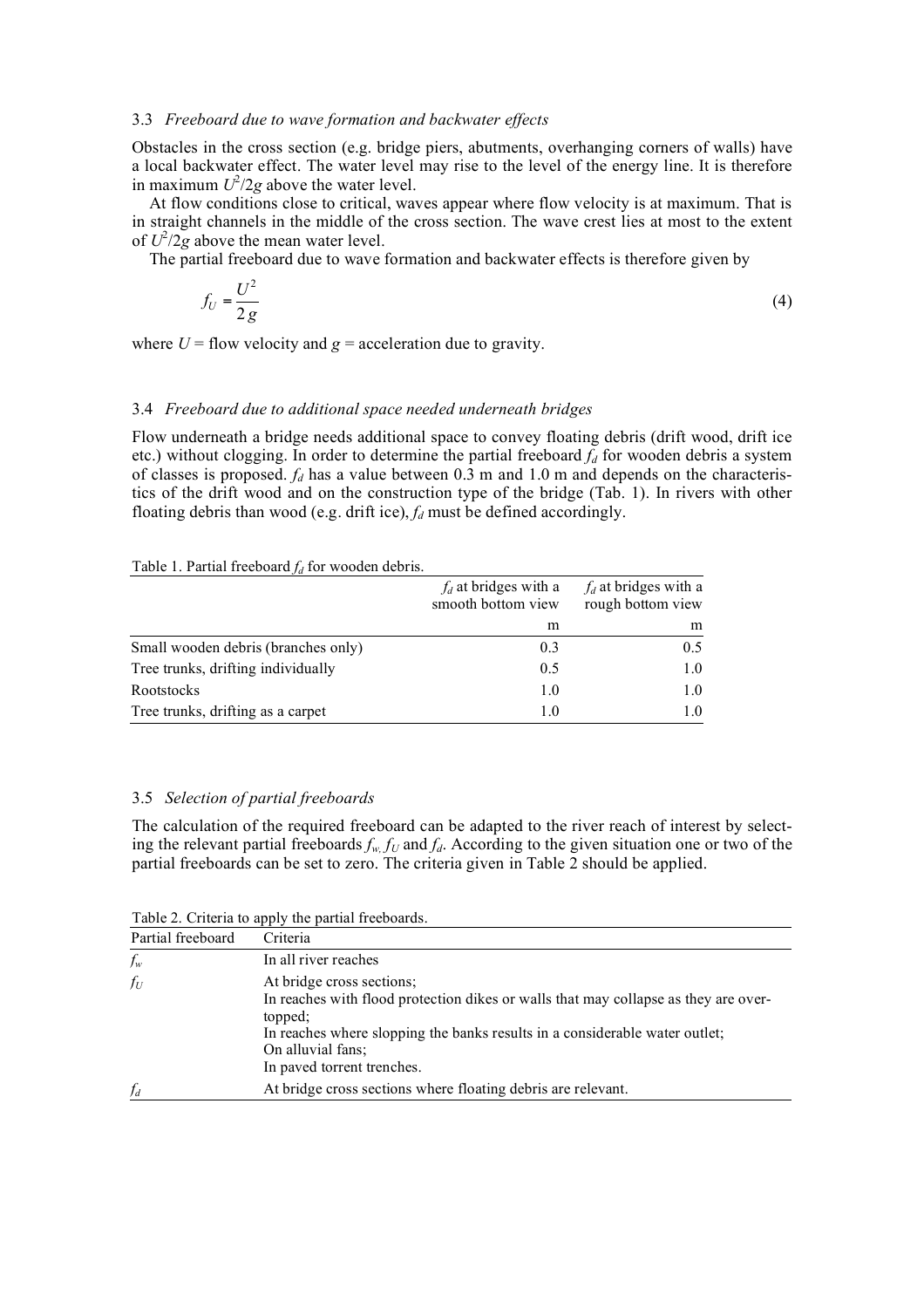# 3.6 *Minimum and maximum required freeboard*

The required freeboard should be calculated cross-section-by-cross-section and should be unified along river reaches. A minimum value of the required freeboard of 0.3 m should be used. This gives more weight to the uncertainty of the calculated water level in small, slowly flowing rivers. A maximum value of the required freeboard prevents unrealistic high values. In watercourses with fluvial bed load transport, a maximum value of 1.5 m is proposed. In torrents with potential debris flow, the maximum value could be higher.

# 4 EFFECTS OF THE EXCESS OF CONVEYANCE

### 4.1 *Freeboard and weak point analysis*

The freeboard is used to determine weak points in the framework of the design of flood protection measures or in the framework of a hazard analysis. The weak point analysis gives answers to the following questions:

Where does water overtop the banks at a given discharge? Why does overbank flow occur?

Which amount of water overflows?



Figure 6. The freeboard calculation is part of the weak point analysis.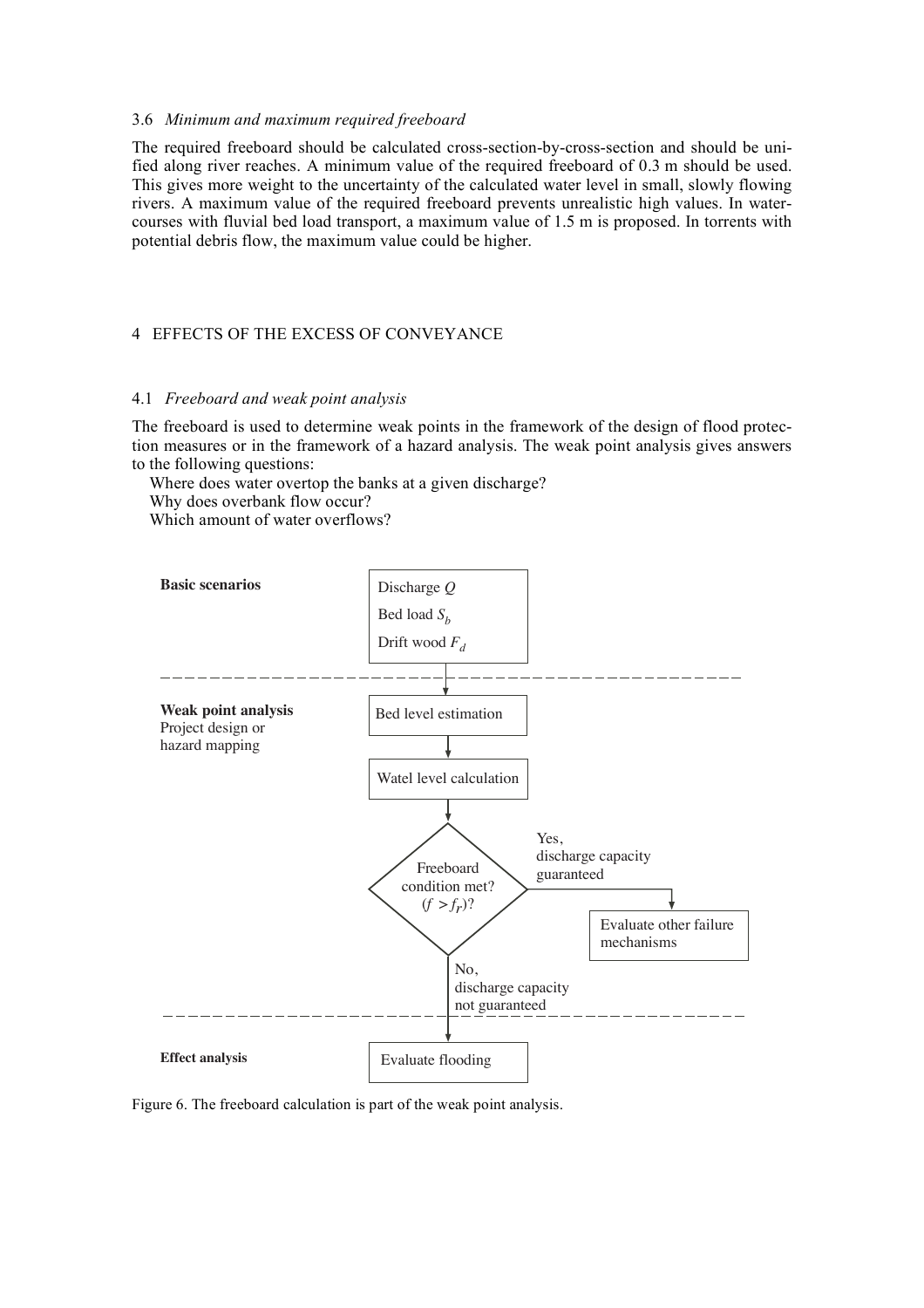The required freeboard  $f_r$  in a river reach is determined for a given discharge  $Q$ , bed load  $S_b$  and load of floating debris  $F_d$ . It does not matter whether the discharge  $Q$  corresponds to the design discharge of a hydraulic structure or the overload discharge of a flood protection measure or whether it corresponds to a flood scenario with a given return period.

If the calculated water level  $z_w$  (calculated with discharge  $Q$ ) results in a freeboard  $f$  that is larger than the required freeboard *fr*, the capacity of the river reach is sufficient to convey the loads without overbank flow. Using the terminology of hazard assessments the considered river reach is no weak point. No flooding is expected. Other types of failures must eventually be considered.

If the calculated water level  $z_w$  (calculated with discharge *Q*) results in a freeboard *f* that is lower than the required freeboard  $f_r$ , the capacity of the river reach is insufficient to convey the discharge loads without overbank flow. Using the terminology of hazard assessments the river reach in consideration is a weak point and flooding may occur.

#### 4.2 *Effects in river courses with overflow resistant banks*

If the discharge capacity is considered insufficient in a river course that is delimited by naturally grown terrain or by a dike or wall that remains stable even if it is overtopped, an overbank flow scenario as a function of the water level can be defined. The relevant water level  $z_w$ ' corresponds to the calculated water level including its error (Equation 5):

$$
z_w' = z_w + \sigma_w = z_w + \sqrt{\sigma_{wb}^2 + \sigma_{wb}^2}
$$
 (5)

This approach allows defining a flooding scenario whenever the discharge capacity is considered insufficient (Figure 7, to the right). An alternative approach that is often used in flood mapping using 2d-simulations defines the calculated (best estimate) water level  $z_w$  as the relevant water level. However, as shown in the example of Figure 8 this approach would neglect overbank flow although the discharge capacity is declared insufficient because the freeboard condition is not fulfilled.



Figure 7. Flooding scenario in case of excess of discharge capacity  $(f < f_r)$ . To the left: dike break. To the right: flooding in case of a bank resistant to overflow. The required freeboard *fr* along the dike (left) differs from that along the naturally grown bank (right) according to Table 2.

#### 4.3 *Effects in river courses with banks not resistant to overflow*

If the discharge capacity is considered insufficient in a river course that is delimited by a dike or a wall that does not resist overtopping, a failure scenario for the dike or wall (Figure 7 to the left) is defined. In order to calculate the outflow the water level, z*w'* according to equation 5 or the best estimate of the water level  $z_w$  may be used. Usually, the outflow depends rather on the size of the dike breech, at the time of collapse or on sediment deposit in the channel than on the selection of the relevant water level.